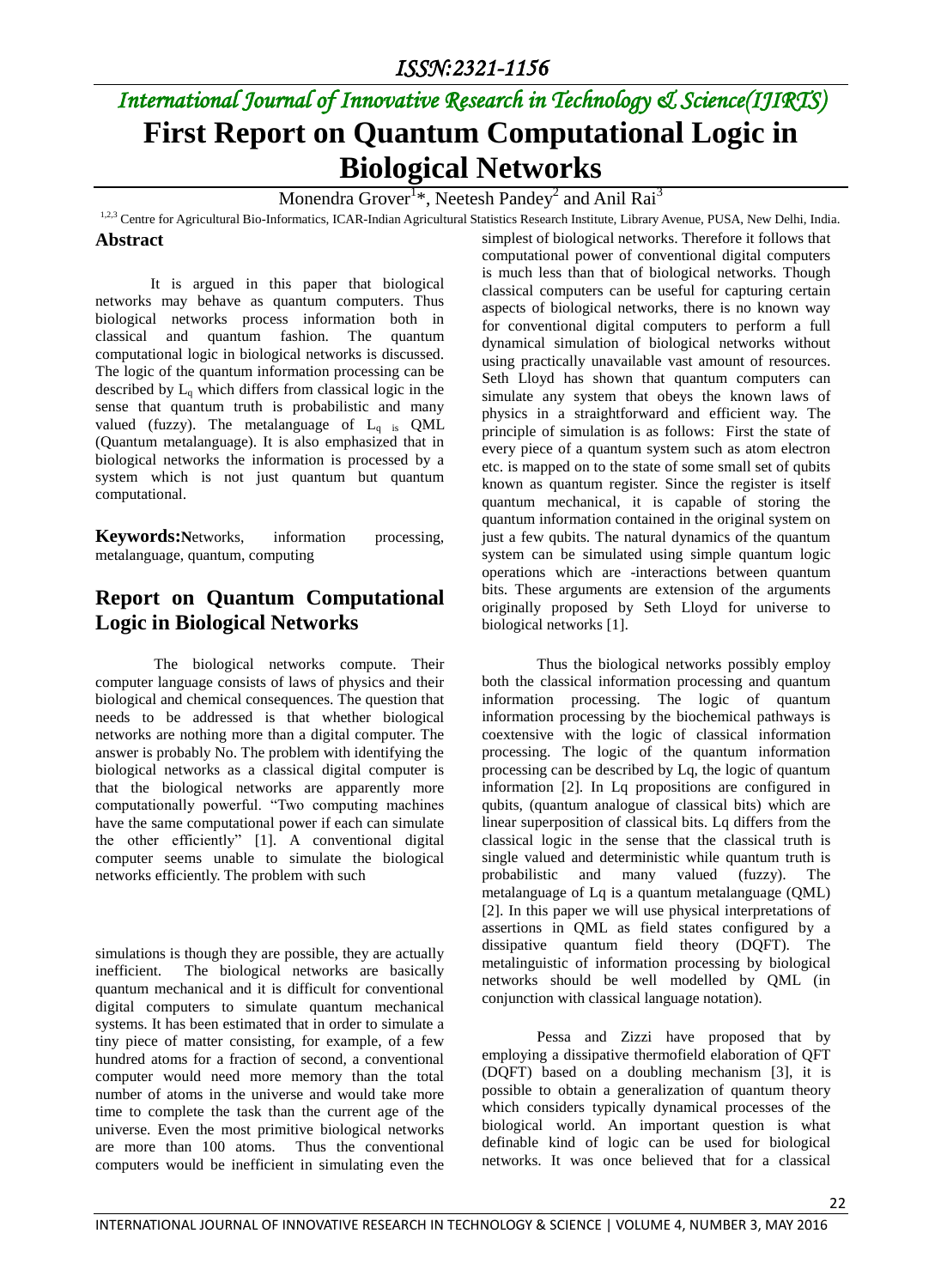### *ISSN:2321-1156*

## *International Journal of Innovative Research in Technology & Science(IJIRTS)*

physicist and a quantum physicist, classical logic and quantum logic are enough respectively. However quantum information is processed by a system which is not just a quantum system, but is a *computational quantum system*. Thus besides quantum features, computational features should be taken into account by the associated logic. It is notable that quantum computational logics proposed by [\[4\]](#page-2-3) have only semantics but no deductive calculus. Zizzi has introduced quantum computational logic comprising both semantics and syntax. It is imperative that the physical interpretation of quantum logical coherence should consider concepts of quantum coherence both in non-relativistic quantum mechanics (QM) and relativistic quantum field theory (QFT) [\[2\]](#page-2-1).

In relativistic quantum field theory coherent states are eigen states of the annihilation operator whereas Quantum coherence in non-relativistic quantum mechanics is a property of pure states, whose linear superposition is also a pure state. It has been suggested [\[5\]](#page-2-4) that Quantum metalanguage must be interpreted in QFT, whereas Quantum object language(QOL) containing quantum coherent propositions can be interpreted in non-relativistic quantum mechanics. QML can be envisaged as a quantum control on the quantum robot [\[6\]](#page-2-5).

Conceptually reality grows from the discipline of ontology. However the concept of reality is very different from the perspective of physicist (classical and quantum) and a mathematical logician (particularly a constructivist), for a physicist, the real is measurable. In quantum physics, a measurable physical quantity is described by a hermitian operator. For a classical logician, in most of the cases truth and reality are the same. This correlation was stated by [\[7\]](#page-2-6) in his semantic theory of truth.

For a constructivist logician, what is true is what can be proven. Constructivist logics in general are very weak and are therefore not constrained by Goedel's theorems (particularly Goedel's first incompleteness theorem). In quantum logic [\[8\]](#page-2-7) a logical entity bearing a truth value, i.e. a proposition, corresponds to an observable (a projector). The quantum measurement is performed by a projector producing an event with a specific probability. In this version of quantum logic, there is a tight relationship between classical reality and the truth which is coextensive with the "event". Therefore, though the standard approach fits into the context of quantum logic, its concept of truth is classical; in other words, access to the truth occurs outside the quantum system. This is somewhat different from the semantic content, which is the classical output of the quantum measurement.

In the "quantum computational" logics [\[4\]](#page-2-3) the quantum superposed state plays the role of single atomic

proposition. Thus quantum information encoded by a qubit can detect the semantic content of proposition. In such logics the one to one correspondence between the proposition and the corresponding internal physical truth of the quantum system is lost.

Generally the term "metalanguage" which by convention is denoted by M, means a language which "talks" about another language, an object language denoted as L. The role played by M is very important in the context of biological networks since it describes the control system of a given network. It is notable, however, that in the case of a quantum system, the action of metalanguage, M (acting as quantum control) cannot be performed through the usual projective measurements since these would destroy typical quantum superposition. Thus one should perform the so called "weak measurements" [\[9\]](#page-2-8) which permit measurement without disturbing the superpositions of the quantum system. Weak measurements correspond to a quantum state called the "Generalized Coherent State" (GCS) [\[10\]](#page-2-9) which is generalization of the "coherent state" [\[11\]](#page-2-10) which refers to a special type of quantum state referring to a single resonant mode of light. It should be noted that that coherent states are most classical among quantum states and describe maximum degree of phase correlated coherence.

The meta-logical description of GCS requires a Quantum Meta Language (QML) which controls the quantum logic, Lq [\[2\]](#page-2-1). The Lq is founded upon some species of constructivist logic like Basic Logic (BL) [\[12\]](#page-2-11) and has in addition its own typically quantum features. For instance, the truth values emerging from the proposition of Lq are both probabilistic and fuzzy. There is also a logical connective namely that of quantum superposition, which is the quantum analogue of classical "and". Assertions originating in the new QML are labelled by number called the assertion degree which is physically described as probability amplitude. GCS is described as an ensemble of assertions having the same assertion degree [\[13\]](#page-2-12).

It has been proposed in this paper that biological networks may behave as quantum computers and process the information in both classical and quantum fashion. The quantum information has been discussed in terms of Lq-logic of the quantum system and the quantum meta language (QML).

#### **Acknowledgement**

We are thankful to the Indian Council of Agricultural Research (ICAR) for for financial assistance under the network project of Centre for Agricultural bioinformatics Scheme (CABin project code 1004936). We are also thankful to our colleagues from ICAR-Indian Agricultural Statistics Research